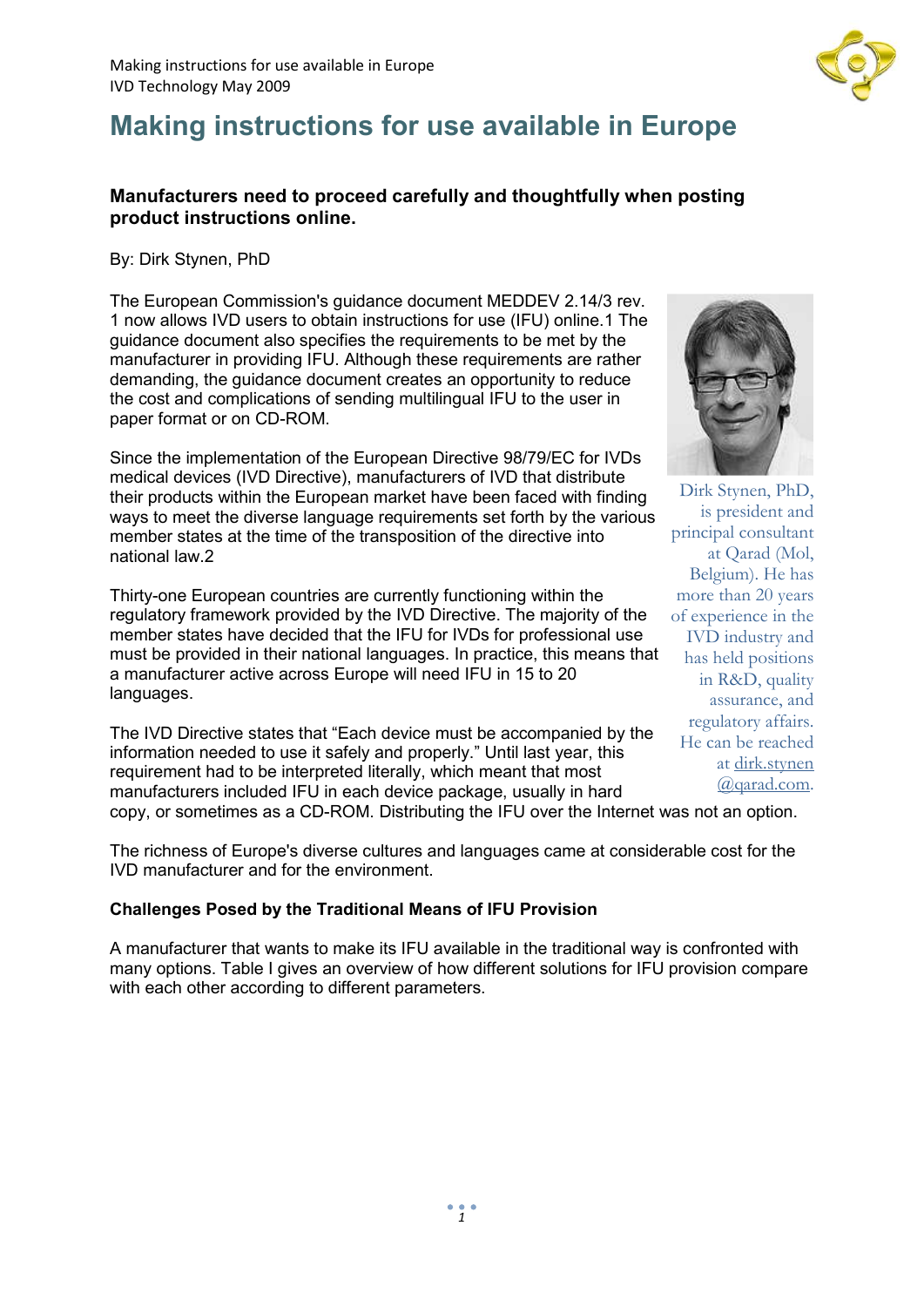

|                                                  | Paper IFU             |                                       |                            |                                | <b>CD-ROM</b>                  |                                                 | <b>E-Labeling</b>               |                                      |
|--------------------------------------------------|-----------------------|---------------------------------------|----------------------------|--------------------------------|--------------------------------|-------------------------------------------------|---------------------------------|--------------------------------------|
|                                                  | In-house printing     |                                       | <b>Printlng outsourced</b> |                                | n-house                        |                                                 | In-house                        |                                      |
|                                                  | European-<br>wide IFU | Regional<br>or national<br><b>IFU</b> | European-<br>wide IFU      | Regional<br>or national<br>IFU | burning.<br>Ilama to<br>series | <b>Qutsourced</b><br>pressing of<br>lanto sodes | dovelopment<br>and<br>operation | Outsourced<br>to service<br>provider |
| Cost                                             |                       |                                       |                            |                                |                                |                                                 |                                 |                                      |
| Investment                                       | High                  | High                                  | Low                        | Low                            | High                           | Low                                             | High                            | Low                                  |
| Direct cost per<br>copy                          | High                  | <b>Medium</b>                         | Low                        | Low                            | High                           | Medium                                          | Low                             | Low                                  |
| Operator time                                    | Low                   | High                                  | Low                        | High                           | Low                            | Medium                                          | High                            | Low                                  |
| Cost of redun-<br>dant inventory                 | Low                   | Low                                   | High                       | High                           | Low                            | High                                            | Low                             | Low                                  |
| Cost of tele-<br>phone support                   | Low                   | Low                                   | Low                        | Low                            | Low                            | Low                                             | High                            | Medium                               |
| <b>Operations</b>                                |                       |                                       |                            |                                |                                |                                                 |                                 |                                      |
| Impact<br>planning                               | Medium                | Low                                   | <b>High</b>                | High                           | Medium                         | High                                            | Low                             | Low                                  |
| Interference in<br>operations                    | Medium                | Low                                   | High                       | High                           | Medium                         | Low                                             | Low                             | Low                                  |
| Risk for techni-<br>cal failure                  | Medium                | Medium                                | Low                        | Low                            | Medium                         | Low                                             | Low                             | Low                                  |
| Risk for error.                                  |                       |                                       |                            |                                |                                |                                                 |                                 |                                      |
| Risk for deliver-<br>ing wrong IFU<br>to user    | Low                   | Medium                                | Low                        | Medium                         | Low                            | High                                            | Medium                          | Low                                  |
| Effort to<br>achieve<br>regulatory<br>compliance | Low                   | Low                                   | Low                        | Low                            | Low                            | Low                                             | High                            | Medium                               |
| <b>Environmental</b>                             |                       |                                       |                            |                                |                                |                                                 |                                 |                                      |
| Creation of<br>waste in IFU<br>life cycle        | High                  | High                                  | High                       | High                           | High                           | High                                            | Low                             | Low                                  |
| Use of natural<br>resources and<br>energy        | High                  | High                                  | High                       | High                           | Medium                         | Medium                                          | Low                             | Low                                  |
| User-<br>friendliness                            |                       |                                       |                            |                                |                                |                                                 |                                 |                                      |
| Difficulties with<br>access to IFU               | Low                   | Low                                   | Low                        | Low                            | Medium                         | Medium                                          | Medium                          | Medium                               |
| Difficulties with<br>legibility of IFU           | High                  | Medium                                | High                       | Medium                         | Low                            | Low                                             | Low                             | Low                                  |
| Cost of waste<br>disposal                        | High                  | High                                  | High                       | High                           | High                           | High                                            | Low                             | Low                                  |

Table I. Comparison of different solutions for the provision of IFU to the European user. Different operational, regulatory, environmental, and user-related parameters are evaluated.

The manufacturer has different options regarding the form of the IFU. Will the company use a paper format or a CD-ROM? In the case of a paper IFU, will the manufacturer provide one booklet that includes all the languages of its target markets in Europe, or will it make multiple package inserts, each with one language or group of languages? The latter decreases the cost of the IFU itself but raises additional questions: Does the firm include the specific IFU in each kit at kit assembly, which creates complications in inventory management? Or, does the firm include the specific IFU at the time of shipment when the destination of the kit is known, which causes significant complications of the shipment process?

There are decisions to be made about outsourcing of printing versus printing in-house. These decisions apply to both paper IFU and CD-ROMs.

In general, in-house printing of paper IFU provides more flexibility and facilitates keeping the inventory of IFU low by producing them for each batch separately. However, it requires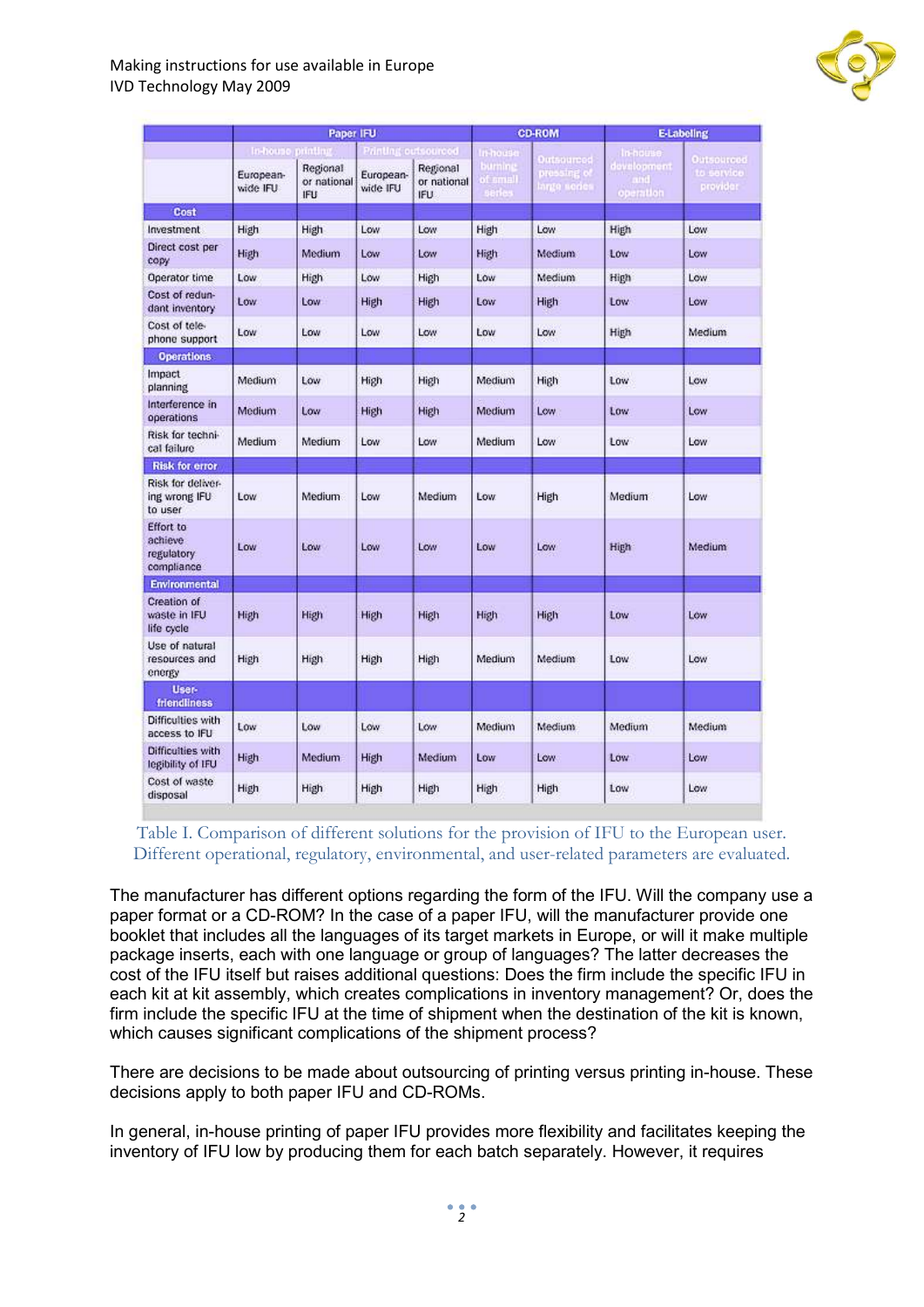

operator time, the cost per copy is relatively high, and multilingual booklets are usually voluminous and heavy and may simply not fit inside a small IVD kit.

Professional print shops can print IFU on large, thin paper sheets that are folded to fit into a small box. Although this helps manufacturers fit all the languages into the kit, these IFU with their very small and condensed printing—are not particularly legible. Their cost per copy is low, provided that large quantities are ordered. However, most IVD manufacturers do not produce very large batches of product. In addition, they regularly update their IFU, which often results in large volumes of inventory going to waste, increasing the cost per used copy.

A similar situation applies to CD-ROMs. Burning CD-ROMs in-house offers advantages and disadvantages similar to printing paper copies in-house: flexibility and low inventory, but high cost per copy. Large quantities of CD-ROMs can be pressed at a lower cost per copy but with the same risk of discarding large quantities of unused stock.

Many factors determine the best choice for a particular manufacturer: number of products, number of languages, batch size, availability of internal resources, degree of internal organization, average size of a shipment, and more. However, whatever the solution, ensuring that the users will have their instructions in their native languages puts a significant financial and operational burden on the manufacturer.

An IVD manufacturer with a wide range of different products that makes 100,000 kits a year and prints a 40-page multilingual package insert double-sided on A4 paper (80-g quality) folded as an A5-size booklet will spend around €100,000 per year on printing costs alone. That manufacturer will use and ship five metric tons of paper per year.

The user in the laboratory usually only needs one copy of the IFU and only in his or her own language. In practice, that user will only keep one copy of that IFU. Since most IVD reagents are repeatedly sold to the same laboratory, the large majority of paper IFU or CD-ROMs are immediately thrown out. This increases the waste-disposal cost of the laboratory and places an unnecessary burden on the environment.

### **MEDDEV 2.14/3 Rev. 1: A New Situation**

In January 2007, the European Commission published an official guidance document, "IVD Guidances: Supply of Instructions for Use (IFU) and other information for In-Vitro Diagnostic (IVD) Medical Devices" (MEDDEV 2.14/3 rev. 1). It is a "guide for manufacturers and notified bodies" that is "not legally binding" but has been jointly drafted by various interested parties including "competent authorities, the European Commission services, and industry," according to the document's authors. As such, it can be regarded as reflecting positions taken by the stakeholders in the medical device sector, and one can assume that it will be followed within the member states and help ensure uniform application of relevant provisions of the Directive, as is stated within the document itself.

The guidance notes that the IFU for IVDs intended for professional use can be provided in either paper or nonpaper form, or they can be supplied by altogether different means, including:

- By providing a toll-free telephone number that one can call to have the IFU faxed, mailed, or e-mailed.
- By making the IFU available at a fax call-in number (i.e., "fax polling").
- By making it available on a designated Web site.
- By distribution through the local sales organization.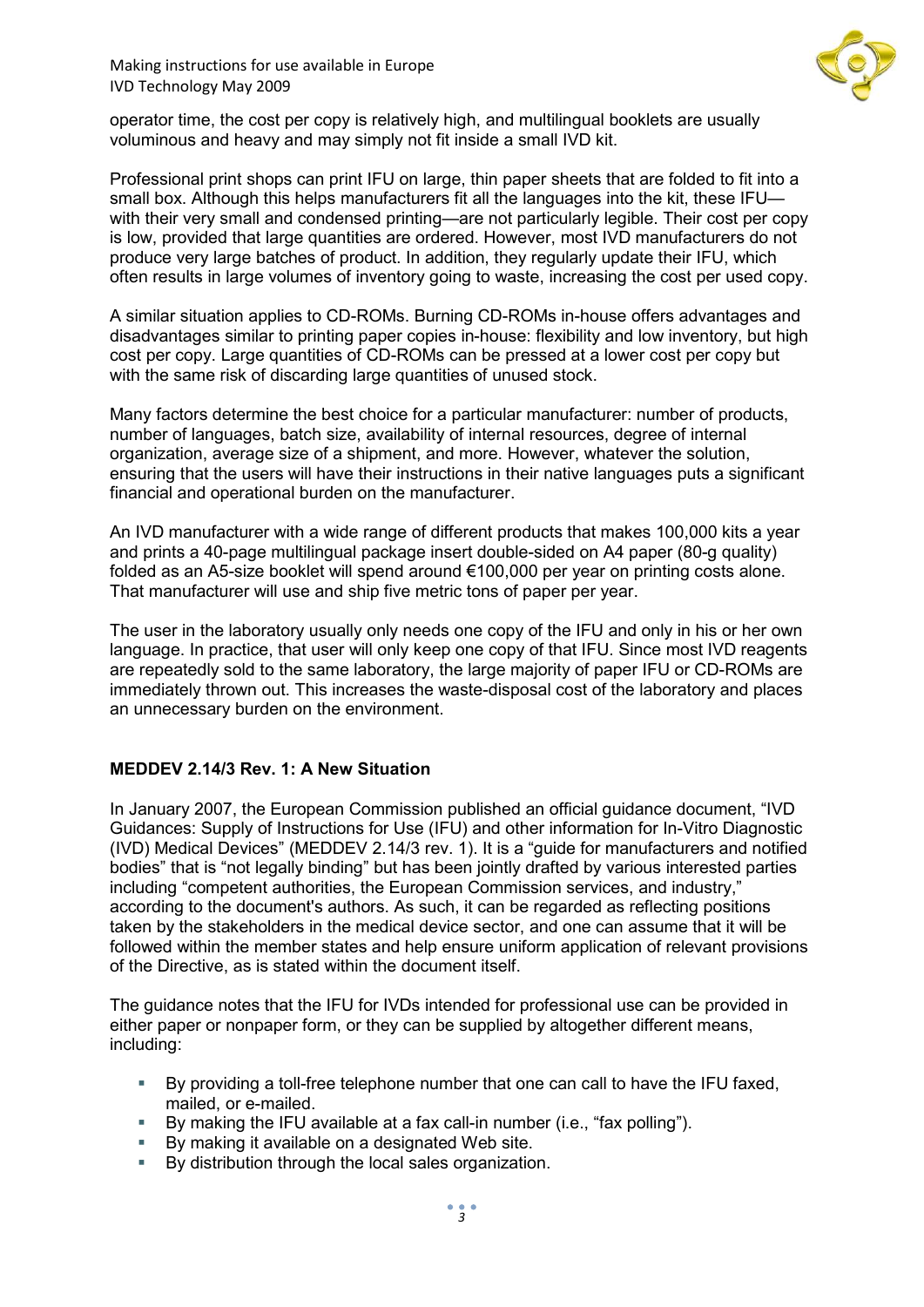

Where the manufacturer elects to supply the IFU in a format other than paper, it must provide a toll-free contact number that can be used to have the IFU sent to the user.

IVDs to be used by laypersons or at the point of care are excluded from this guidance. Their instructions for use must still be delivered together with the product. Manuals for instruments must accompany the product at the time of the initial delivery also.

## **Provision of IFU through a Web Site (E-labeling)**

The most attractive means for providing IFU is to make them available online. This practice is known as "e-labeling" (but the MEDDEV document itself does not include this term).

E-labeling sounds easy, but a closer look at MEDDEV reveals that important conditions and requirements apply.

Table II provides a summary overview of the requirements applicable to alternate means in general and to Internet-based IFU provision specifically.

The Web site itself must be a dedicated Web site or a dedicated part of a Web site and subject to further conditions (security, risk analysis, file format, etc.). Moreover, the user must have the opportunity to call a toll-free telephone number to request a hard copy of the IFU to be sent via fax or regular mail.

Both the development of a dedicated Web site that meets the requirements of the MEDDEV document and the development of a free telephone-number system in multinational, multilingual Europe represent significant challenges for the large majority of IVD manufacturers.

| Requirements applicable to all alternate                                                                                                                                                                              | Requirements specifically applicable                                                                                                                                                                                                      |
|-----------------------------------------------------------------------------------------------------------------------------------------------------------------------------------------------------------------------|-------------------------------------------------------------------------------------------------------------------------------------------------------------------------------------------------------------------------------------------|
| means of IFU provision                                                                                                                                                                                                | to IFU provision over the Internet                                                                                                                                                                                                        |
| The device must only be used for professional use, excluding                                                                                                                                                          | Provide clear instructions to the user for readily locating the                                                                                                                                                                           |
| point-of-care applications.                                                                                                                                                                                           | IFU on a dedicated area of the Web site.                                                                                                                                                                                                  |
| Proper design and function of the IFU should exist for all<br>means of supply. Provide documented verification and<br>validation. Obtain notified nody approval, if applicable.                                       | Adhere to appropriate data security requirements in terms of<br>physical security (availability of hardware and software and<br>intrusion protection) and server certification (to ensure the<br>user logs on to the appropriate server). |
| Perform risk assessment in light of product usage.<br>Assessment to be reviewed by notified body.                                                                                                                     | Post files in a generic, read-only file format, such as PDF.<br>The documents displayed and printed via the Web site<br>must be identical in content to those included in the IVD kit.<br>in paper format.                                |
| The user should be informed that the IFU for the device                                                                                                                                                               | Provide access to the reader of the provided file format;                                                                                                                                                                                 |
| will be supplied by other means.                                                                                                                                                                                      | for example, a link for a download of Acrobat Reader.                                                                                                                                                                                     |
| The manufacturer must have a system in place to provide a<br>paper copy of the IFU on request by the user at no additional<br>cost in a timely manner. A toll-free telephone number must be<br>available to the user. |                                                                                                                                                                                                                                           |

Table II. Summary overview of requirements that apply to e-labeling in the EU.

### **The Web Site**

Many manufacturers include the IFU on their main Web site, usually for informational purposes only. The downloadable PDF document is often placed on a page with advertising or product information. This system would not meet the requirements of the MEDDEV guidance if the manufacturer were to present this as the only means of providing the IFU.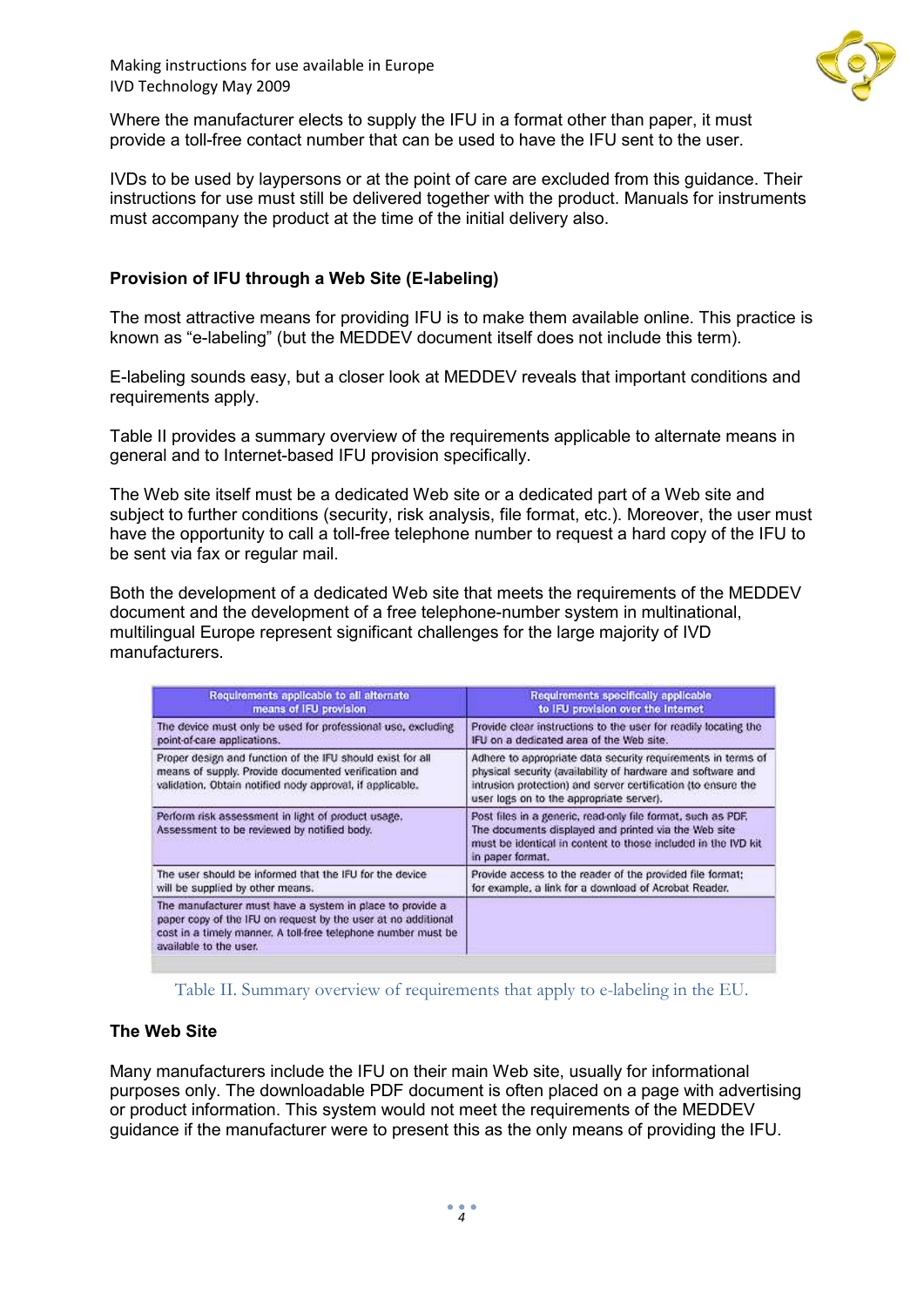

The Web site is subject to the requirements that apply to all the alternate means of IFU provision, the most significant of which are discussed here.

For starters, the manufacturer must ensure the proper design and function of the IFU for supply over the Internet and document its verification and validation as part of the quality system.

The manufacturer, informed by the views of healthcare professionals, must have carefully considered as part of its risk management the risks associated with the provision of the IFU over the Internet, especially in light of the product usage and the professional users' need. When doing such a risk analysis, the supply of the wrong version of an IFU is identified as one of the most likely errors to occur and to go unnoticed, especially when two versions are present in the market at the same time. The system must be designed in such a way that this error cannot occur.

Both the validation and risk assessment should be reviewed by a notified body, if applicable, as part of the conformity assessment process.

The aforementioned requirements also apply to the other means of IFU provision. In addition, the MEDDEV guidance contains some additional specific requirements for IFU supply through a Web site. These include the following:

The user must receive clear instructions on how to locate the IFU on a dedicated area of the Web site.

The Web site must meet appropriate data-security requirements in terms of physical security (availability of hardware and software and intrusion protection) and server certification (to ensure the user logs on to the appropriate server).

The IFU should be available in a generic read-only file format, such as PDF, and access to the reader program of the provided file format is necessary (for example, by providing a link to Adobe's Web site for downloading the Acrobat Reader software).

The documents displayed and printed this way must be identical in content to those included in the IVD kit when made available in paper format.

In practice, this means that a manufacturer will have to design a dedicated Web site, or a dedicated part of a Web site, based on risk assessment in order to minimize the probability of error or lack of access. The Web site must be validated in agreement with quality system principles, hosted in a secure environment, and certified.

Although not specifically required by the guidance document, manufacturers may consider compliance with standards and regulations on electronic records and electronic signatures, include change logs, and download statistics for quality assurance and marketing reasons, respectively.

#### **Toll-Free Telephone Service**

The MEDDEV guidance imposes the use of a toll-free telephone service that users in the laboratory can call to request IFU by mail, e-mail, or fax.

The MEDDEV guidance does not contain any specific requirements for the telephone service except that the manufacturer must have it and that it must be free for the user. What is easy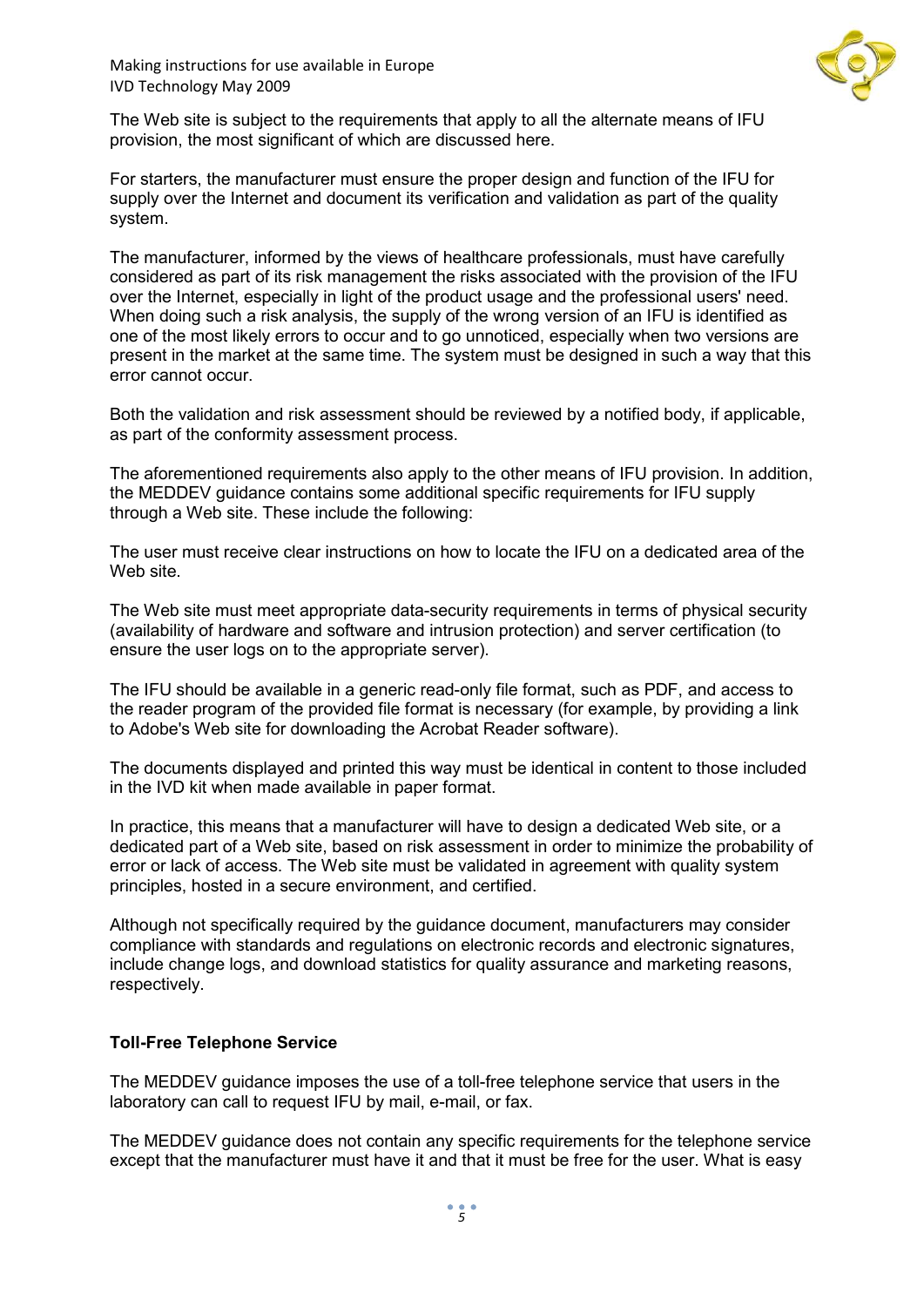

to execute in the United States (setting up one 800 number for the entire territory, in one language) becomes a gigantic task in Europe.

Each of the 31 countries has its own telephone companies, which work within their national context. Thanks to international agreements, an international 800 number system exists, but it cannot be used in all countries. Moreover, it has to be activated in each individual country and monthly fees paid for each country.

An equally challenging question is in which language the telephone operator should answer the phone. Fluency in English is growing but should not be overestimated. Many competent authorities have made their national languages mandatory for IFU. Communication problems over the telephone could lead to sending a wrong IFU or may prevent an IFU from arriving at the user's correct location. Therefore, the language question should be taken seriously. Ideally, each user should be answered in his or her own language, or at least a wide choice of languages should be offered. A call center could offer a solution but is expensive for an individual manufacturer to maintain. Most call centers offer a limited selection of languages anyway.

### **Outsourcing E-labeling**

To avoid the costs of and efforts required for developing a compliant Web site and establishing a complicated European wide telephone service, outsourcing e-labeling is an option to be taken into consideration.

Outsourced e-labeling services are currently available to IVD manufacturers via a Web site specifically designed for this purpose and a continental, multilingual, free telephone service.

Outsourcing to a specialized service provider enables every IVD manufacturer to take advantage of the opportunity offered by the MEDDEV guidance. Each company will have to assess its supplier and its service with respect to the requirements of the guidance and of quality in general. It will also have to do some work to meet the labeling requirements. Nevertheless, for most manufacturers, the advantages in terms of cost, efficiency, and flexibility will quickly outweigh the initial effort to implement e-labeling.

### **E-labeling and the User in the Laboratory**

Providing the IFU over the Internet creates a certain inconvenience for the user in the laboratory. That user must go to a computer and download the IFU in order to have a printed copy. If the user has no access to a computer with an Internet connection, he or she will have to call the free telephone number in order to request a copy of the IFU by fax, mail, or e-mail.

However, e-labeling also has clear advantages for the user. The manufacturer can make a user-friendly IFU available in an easily legible font on a practical paper size, such as Letter or A4. Many users will appreciate the reduced waste disposal cost and the benefits for the environment.

In March 2004, the German Federal Institute for Drugs and Medical Devices conducted a survey on different types of electronic labeling of medical devices. Whereas the users of the general medical devices had diverse opinions on the use of electronic labeling, in this study the IVD users' responses were generally "extremely positive."